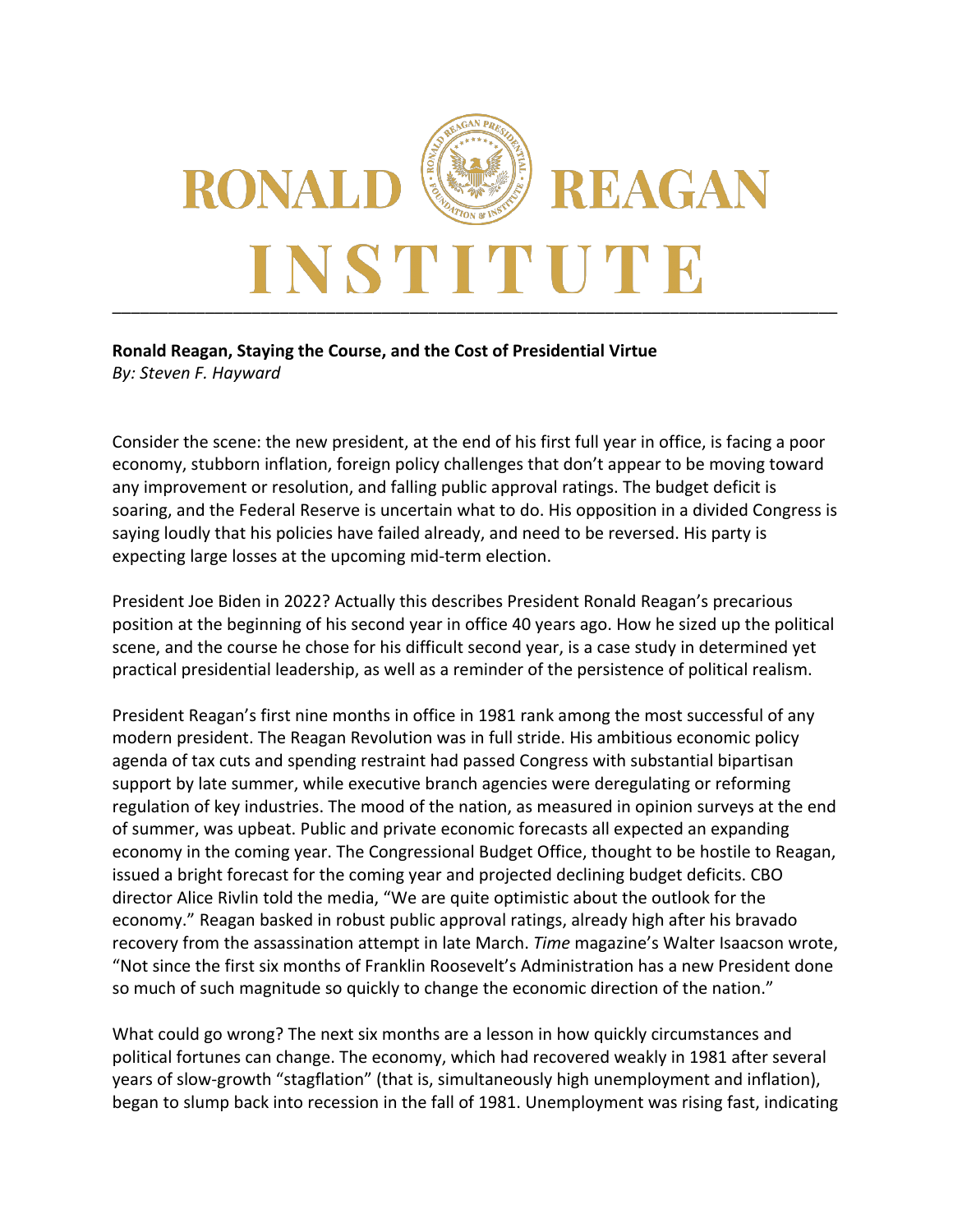it could be a steep and deep recession. Interest rates remained punishingly high, and went up again. Industrial output was falling. In the last quarter of 1981, real GDP fell at an annual rate of 5.2 percent. The stock market slumped. The slowdown was quickly blowing up the federal budget deficit, which Reagan had promised to eliminate in his first term. His own budget office was projecting the deficit for the coming fiscal year could top \$100 billion—an unimaginable and alarming figure at that time. Reagan's job approval ratings started to fall precipitously by the end of the year. *Fortune* magazine was typical of the media coverage at the end of 1981: "Rarely has the public mood turned so swiftly."

This reversal was a heavy blow to Reagan, and placed him on the defensive after a year of dominating Washington. His Democratic opposition seized the initiative to go on the attack. "It's a shame that it takes the human tragedy of unemployment to show the Reagan economic nonsense for what it is," House Speaker Tip O'Neill said. Democrats—and some leading Republicans and even some of his own White House staff—wanted Reagan to reverse course, and scale back the income tax cuts that had barely begun to take effect. There was some reason to think he might be amenable to a major course correction: as governor of California in his first term in 1967, Reagan reluctantly supported a major income tax increase to eliminate a serious budget deficit. Maybe, his critics in both parties thought, history would repeat itself.

But political course corrections in Washington don't happen overnight, and the story of how Reagan responded over the next six months are a master class in patient presidential leadership. Privately Reagan admitted that his plan wasn't unfolding as promised, and that Tip O'Neill and the Democratic opposition had a valid point that some kind of course correction on economic policy was justified. Reagan was committed to preserving the core of his policy income tax rate reductions—that were the primary target of Democrats. But as a skilled negotiator, Reagan knew that any early concession could turn potential compromise adjustments into a rout. So he stuck to his guns, offering only the most meager of opening positions on possible changes.

When faced with adverse circumstances, the standard practice in Washington is to grab for short-term policy patches to demonstrate crowd-pleasing "action," such as an emergency "stimulus" spending plan (what Democrats wanted). Although Reagan and his team throughout his presidency conducted their own share of "photo ops" and announcements designed to affect the news cycle in a positive way, he decided against dealing with the economic setback with any glittering gimmicks.

As tax and budget negotiations with Capitol Hill would drag on for months and involve much bruising give and take, Reagan knew he needed not only to have patience himself, but also the patience of the public. Over in Britain, Prime Minister Margaret Thatcher was under fire for similar economic difficulties, but famously declared "this lady's not for turning." Reagan's version of the same point was to make a public case to "stay the course," and endure shortterm pain for long-term gain. The "great communicator" needed to summon all his skills of persuasion.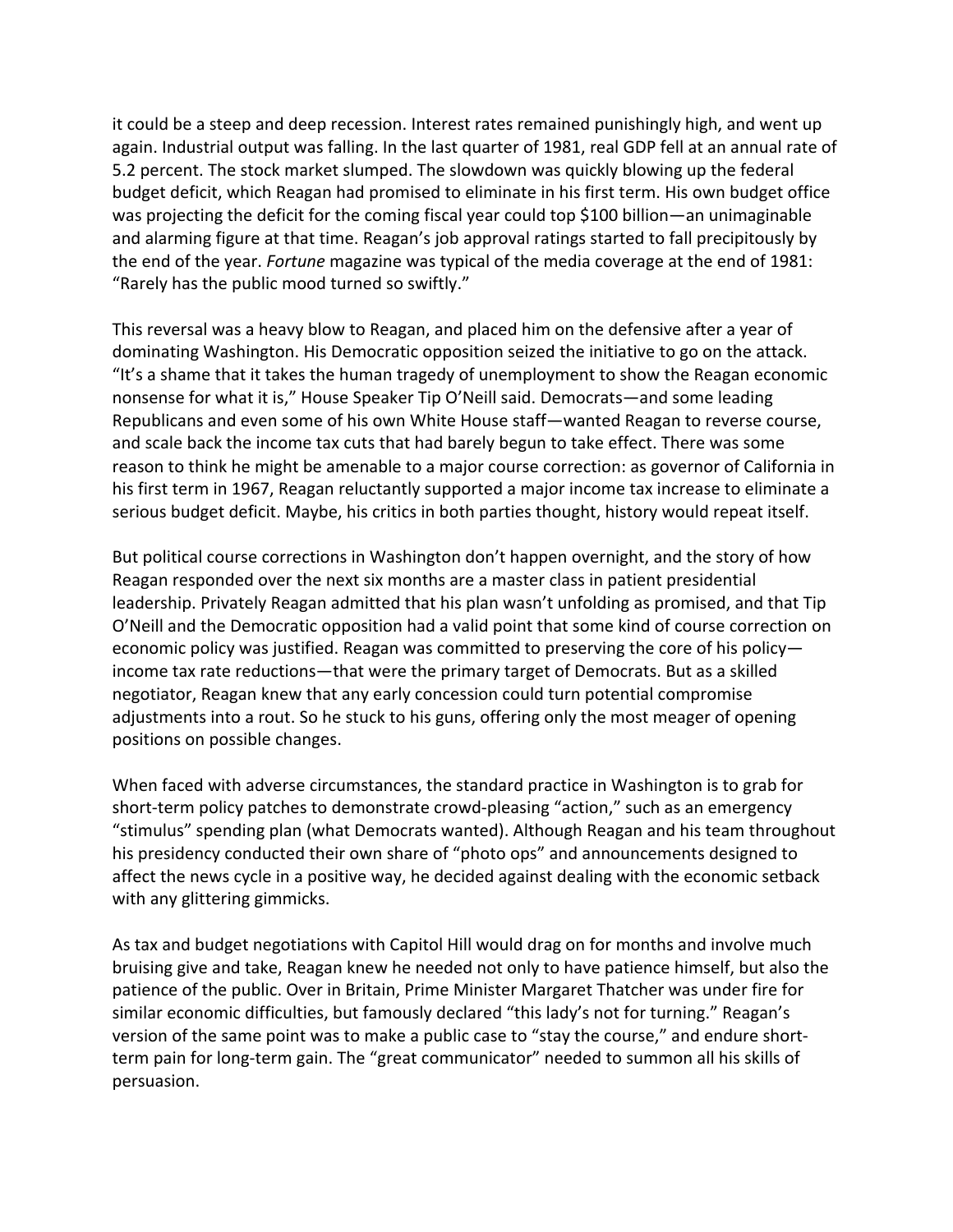The centerpiece of his effort was his annual State of the Union address in late January 1982. Although Reagan had made two addresses to joint sessions of Congress in 1981, neither were formal State of the Union speeches, as it is customary for new presidents to wait until their second year to make their first such address.

The address was a classic Reagan mixture of humor to break the ice and strong argument gently put. One of Reagan's rare talents was to argue directly and strenuously with his opposition without using pejorative or openly partisan attacks. As was also typical, Reagan did unveil another long-term idea that was intended to help him regain the political initiative.

His opening was classic self-deprecation, with the laughter in the chamber noted in the transcript:

*President Washington began this tradition in 1790 after reminding the Nation that the destiny of self-government and the "preservation of the sacred fire of liberty" is "finally staked on the experiment entrusted to the hands of the American people." For our friends in the press, who place a high premium on accuracy, let me say: I did not actually hear George Washington say that. [Laughter] But it is a matter of historic record. [Laughter]*

As he drew into the heart of the speech, he didn't try to deflect or minimize the mounting economic difficulties the nation was experiencing. He acknowledged the unemployment in the industrial heartland, the distress in the farm belt, the discouraged youth in the inner cities, and the financial insecurity of middle-class Americans everywhere. He also emulated the rhetorical model of two of his favorite predecessors—Lincoln and Franklin Roosevelt—of giving an extended history of how we got to the current moment and why he advocated the course he chose upon taking office. Reagan, like Lincoln and Roosevelt, was as much a teacher as a persuader.

*The situation at this time last year was truly ominous. . . A year ago, Americans' faith in their governmental process was steadily declining. Six out of 10 Americans were saying they were pessimistic about their future. A new kind of defeatism was heard. .* 

*The last decade has seen a series of recessions. There was a recession in 1970, in 1974, and again in the spring of 1980. Each time, unemployment increased and inflation soon turned up again. We coined the word "stagflation" to describe this.*

*.*

From here Reagan explained why the policies tried in the previous decade had failed or made things worse: "Government's response to these recessions was to pump up the money supply and increase spending. . . Late in 1981 we sank into the present recession, largely because continued high interest rates hurt the auto industry and construction." His extended argument against returning to the policy framework of the past no doubt rankled Democrats in the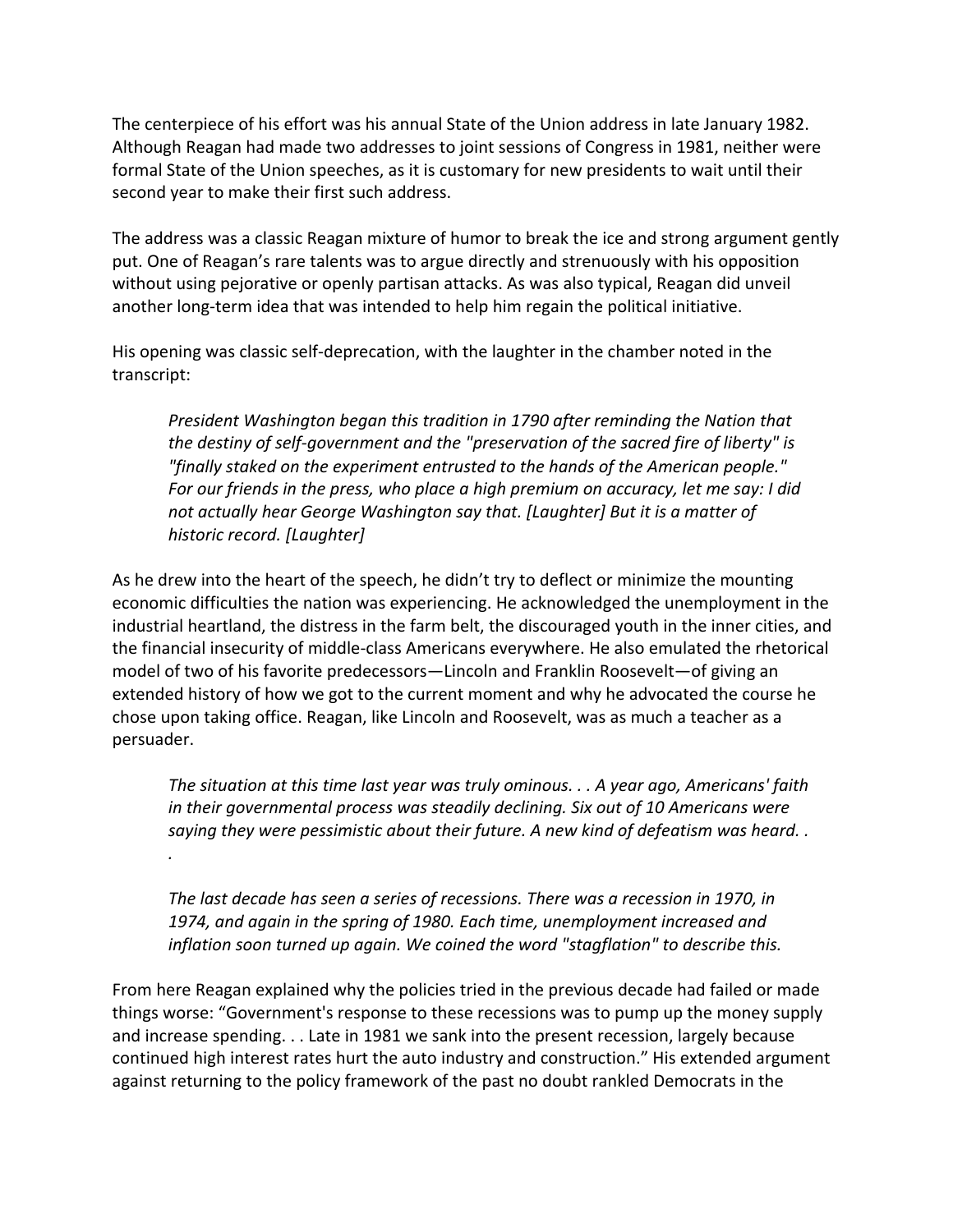chamber, and while he had a residue of public support on his side, patience was wearing thin even with many Republicans.

Republicans on Capitol Hill were angry at the tight money strategy of the Federal Reserve under its Carter-appointed chairman Paul Volcker. Several Republican leaders publicly called for the Fed to lower interest rates, and many privately complained to Reagan that if the Fed didn't back off high interest rates Republicans would face massive losses in the midterm election a few months ahead. Some of Reagan's senior White House staff were heard to complain, "This guy [Volcker] is killing us." And Rep. Jack Kemp, a chief architect of Reagan's tax reduction plan, urged Reagan to fire Volcker.

Despite the pressure, Reagan held firm in his support for the Fed's drive to bring inflation down, despite the short-term pain. "I want to see the Fed continue monetary restraint and be the fourth leg of our economic program." Milton Friedman, the godfather of monetarism, wrote of this period years later: "No other president would have stood by and let Volcker push the economy into recession by restricting the money supply so sharply." (President Biden recently stated that he supports the independence of the Fed, too, though like Reagan his disposition toward the Fed may be tested if interest rate increases bring about an economic slowdown.)

Reagan prudently didn't address the controversy over the Fed in his State of the Union speech, which would have poured gasoline on a bipartisan fire that saw House members of both parties introduce legislation to curb the independence of the Fed. Confining himself chiefly to fiscal policy, Reagan pledged:

*I will seek no tax increases this year, and I have no intention of retreating from our basic program of tax relief. I promise to bring the American people—to bring their tax rates down and to keep them down, to provide them incentives to rebuild our economy, to save, to invest in America's future. I will stand by my word. Tonight I'm urging the American people: Seize these new opportunities to produce, to save, to invest, and together we'll make this economy a mighty engine of freedom, hope, and prosperity again.*

This merely restated what Reagan had been saying throughout the fall of 1981 as the drumbeat for a tax increase grew. In November he said, "We will not go back to business as usual. Our plan for economic recovery is sound. . . I am determined to stick with it and stay on course, and I will not be deterred by temporary economic changes or short-term political expediency." He repeated this again in a December press conference: "I have no plans for increasing taxes in any way."

Reagan would have to relent on his "no tax increase" pledge by the end of summer of 1982 and the deadline for a new budget, which generated a lot of criticism—and some cries of betrayal from his conservative base. He probably knew this at the time of his SOTU speech (although in his diary entries for most of 1982, he claimed to be holding fast against any tax increase), as he had authorized quiet, back-channel negotiations between his budget team and Democratic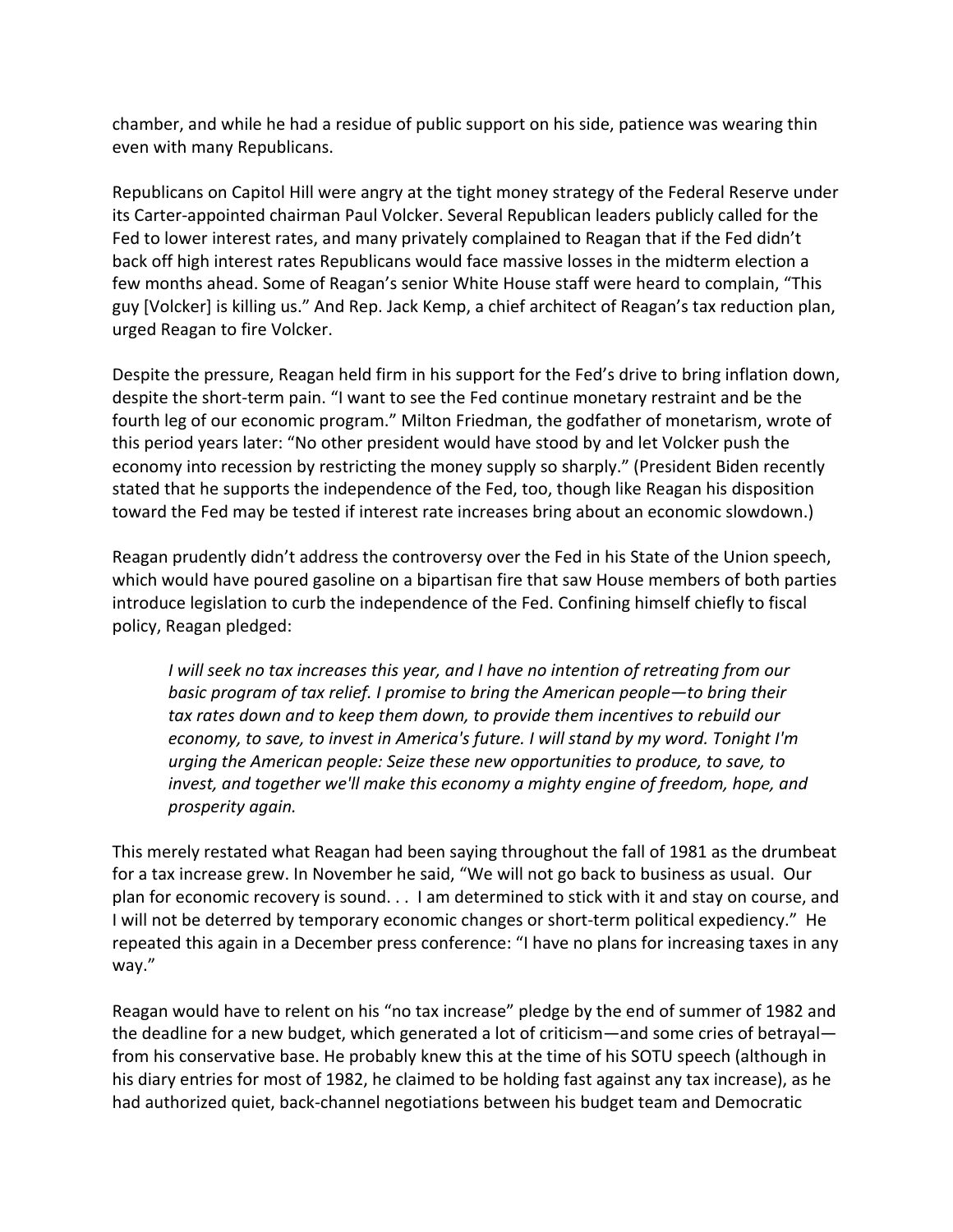leaders on Capitol Hill over a compromise package that would likely have to include both tax increases and spending cuts. But by sticking to his guns publicly, Reagan knew it would help him get better terms in a deal from his point of view. Above all, he wanted to preserve the core of his fiscal policy—the reduction in income tax rates.

In his SOTU speech, Reagan articulated an appeal to virtue which became a shorthand slogan for the year ahead: "Stay the course."

*No one pretends that the way ahead will be easy. In my Inaugural Address last year, I warned that the "ills we suffer have come upon us over several decades. They will not go away in days, weeks, or months, but they will go away . . . because we as Americans have the capacity now, as we've had it in the past, to do whatever needs to be done to preserve this last and greatest bastion of freedom." '*

*The economy will face difficult moments in the months ahead. But the program for economic recovery that is in place will pull the economy out of its slump and put us on the road to prosperity and stable growth by the latter half of this year. And that is why I can report to you tonight that in the near future the state of the Union and the economy will be better—much better—if we summon the strength to continue on the course that we've charted.*

One thing that marks out Reagan's political strategy throughout his entire career was keeping the initiative with new ideas to build on his existing policies. Thus he wasn't content with a defensive posture in his SOTU speech. After making his no-tax-increase pledge, Reagan then proceeded to reiterate and explain in some depth that the cause of the large federal deficit was the unrestrained growth of government over the previous two decades. In typical fashion, Reagan gave some numbers to illustrate:

*In 1960 the Federal Government had 132 categorical grant programs, costing \$7 billion. When I took office, there were approximately 500, costing nearly a hundred billion dollars—13 programs for energy, 36 for pollution control, 66 for social services, 90 for education. And here in the Congress, it takes at least 166 committees just to try to keep track of them. . .*

Reagan renewed his 1980 campaign proposal to abolish the Department of Education and the Department of Energy, but beyond simple budget cuts and program eliminations, he offered a new remedy, which he called "the new federalism." In a nutshell, he wanted to return many government functions—and revenue resources—to the states:

*The growth in these Federal programs has—in the words of one intergovernmental commission—made the Federal Government "more pervasive, more intrusive, more unmanageable, more ineffective and costly, and above all, more [un] accountable." Let's solve this problem with a single, bold stroke: the return of some \$47 billion in*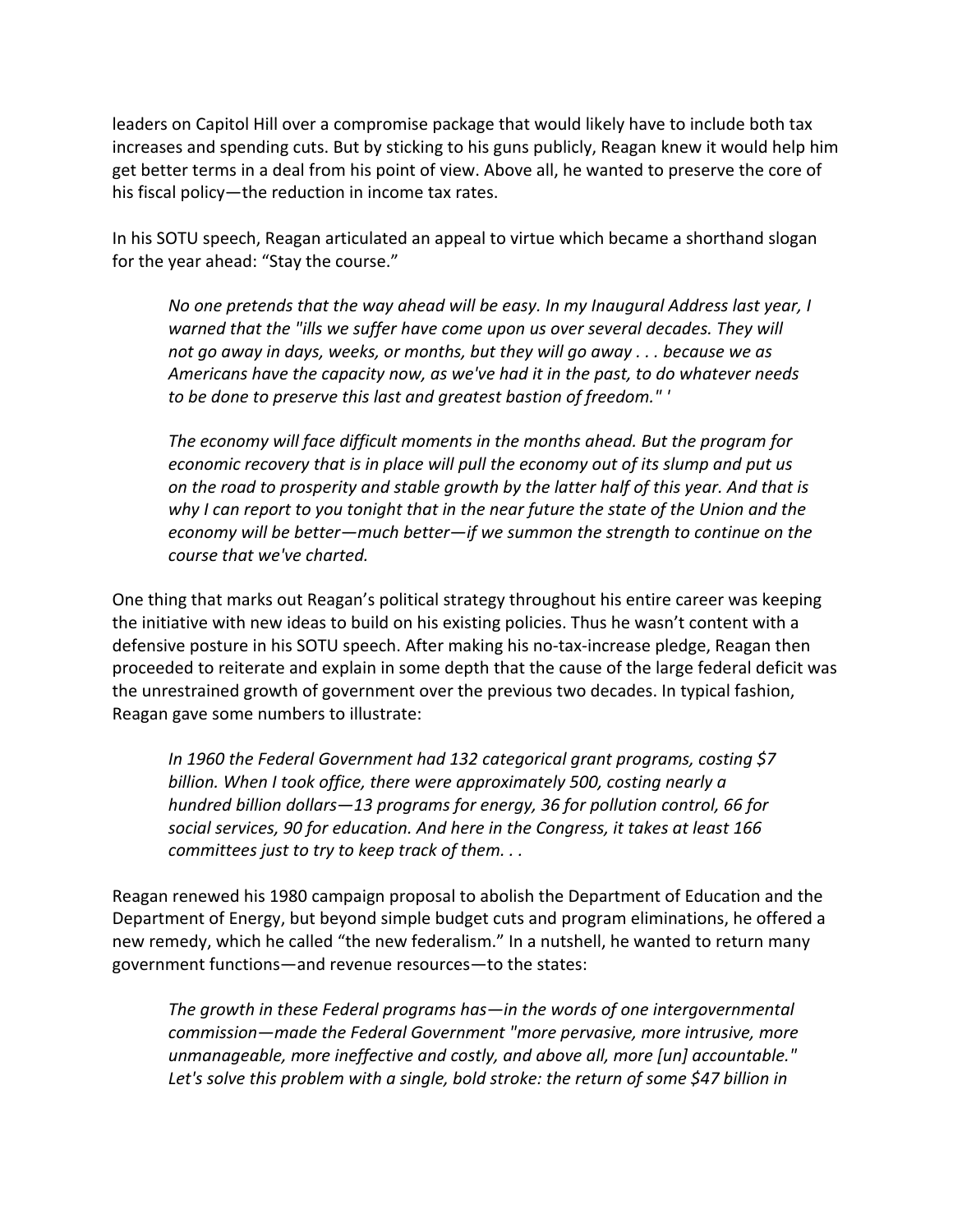*Federal programs to State and local government, together with the means to finance them and a transition period of nearly 10 years to avoid unnecessary disruption. . .*

*By 1988 the States will be in complete control of over 40 Federal grant programs. The trust fund will start to phase out, eventually to disappear, and the excise taxes will be turned over to the States. They can then preserve, lower, or raise taxes on their own and fund and manage these programs as they see fit.*

*In a single stroke we will be accomplishing a realignment that will end cumbersome administration and spiraling costs at the Federal level while we ensure these programs will be more responsive to both the people they're meant to help and the people who pay for them.*

Reagan's new federalism proposal never got very far (like his renewed call in the spring of 1982 for a balanced-budget amendment to the Constitution). This was for a variety of reasons, among them being the powerful constituencies in favor of centralized government administration, and the unwillingness of state governors to assume larger program responsibilities. But the proposal for significant reform, alongside a reiteration of his core policy principles behind "stay the course," served him well in at least two distinct ways. Reagan's practice, since he first entered electoral politics in the 1960s, was always to supplement criticism of existing policy with an ambitious positive alternative of his own. When he first ran for governor of California as a critics of President Lyndon Johnson's "Great Society," he offered his own vision for the "Creative Society." He knew that political battles are seldom won from a purely defensive or alarmist position: Americans want to hear positive alternatives.

Second, sticking to his principles and offering new reform ideas strengthened Reagan's bargaining position over the immediate fiscal problem the nation faced. He surely knew that he would have to compromise with Democrats (and some Republicans) at some point with a tradeoff of new taxes for spending cuts. Months of tough negotiations followed, sometimes with tense and argumentative face-to-face meetings between Reagan and Speaker O'Neill. At length, Reagan agreed to a budget deal which included about \$100 billion in tax increases with \$300 billion in budget cuts over the next three years. Reagan thought he had the best of this deal because it fully preserved his income tax cuts, while raising excise taxes and other peripheral levies that, in his view, did not depress investment and economic growth. Much later, Reagan expressed regret over this deal because he thought Congress didn't live up to its end of the bargain (this point is disputed as the arcane bookkeeping of the federal budget makes it hard to establish exactly what happened in subsequent years). But at the time, Reagan was justified in thinking he had achieved a fiscally responsible compromise that would reduce federal spending.

The economy during the rest of 1982 continued to spiral down, and by mid-term election day in November the unemployment rate topped 10 percent—the highest since the Great Depression. Throughout the summer and fall Reagan repeated the "stay the course" message he launched in his State of the Union address, but on election day Republicans lost 26 seats in the House. A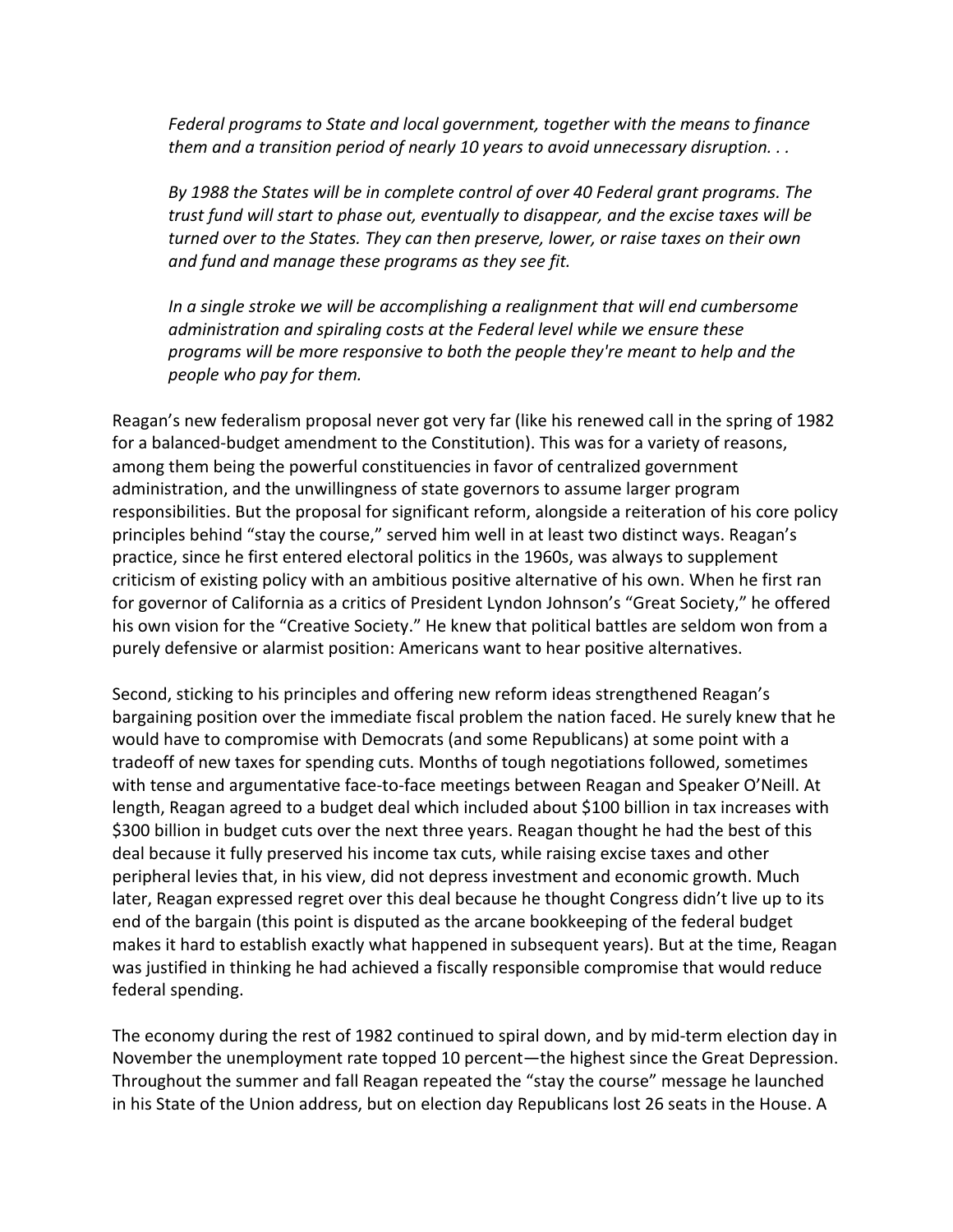loss is a loss, but many political scientists who looked carefully over the data and historical precedents in the months and years after the 1982 election concluded that losing "only" 26 seats amidst such a dismal economy was something of a victory for Reagan, and actually showed his relative strength, despite Reagan's low public approval ratings on election day.

The veteran political analyst Kevin Phillips was astounded: "Never before in the post-1954 competitions has the party out of power scored such piddling gains in the face of massive and increasing unemployment." After a close analysis of polling data, political scientist Alan Abramowitz concluded that "Democratic gains were limited because, despite a severe recession, many voters had not given up hope that Reaganomics would eventually work." Other scholars agreed. Robert Rowland and Rodger Payne of Baylor University wrote that "When the historical trend [of off-year election losses] is considered, the Republican loss of twenty-six seats not only seems relatively small, but might be interpreted as a kind of political victory." Harvard's Harvey Mansfield argued that Reagan's appeal to virtue and sacrifice implied in his "stay the course" message resulted in an election that should be regarded not as a repudiation of Reagan, but as a mere course correction. Evidence for this conclusion is the fact that, as everyone knows, just two years later Reagan swept to a 49-state re-election landslide.

There was one other notable feature of Reagan's 1982 State of the Union speech: it began a feature that all of Reagan's successors have embraced—introducing a special guest in the audience. Two weeks before Reagan's State of the Union, an airliner taking off in a severe snowstorm from National Airport crashed into the Potomac River shortly after takeoff. A number of survivors of the impact were struggling in the icy waters while helicopters were attempting to rescue the people in the water. Watching from the nearby 14<sup>th</sup> Street Bridge was a federal employee (ironically with the Congressional Budget Office with whom Reagan's economics team often clashed), Lenny Skutnik, who put his own life at risk when he dove from the bridge to help a survivor who was not able to grasp a helicopter rescue line. Skutnik brought the survivor, Priscilla Tirado, over to the river bank.

Reagan invited Skutnik to attend the State of the Union, and sat him with First Lady Nancy Reagan. Reagan told the story of Skutnik's deed and had him stand up to receive the applause of the assembled lawmakers, calling it "the spirit of American heroism at its finest." The "Lenny Skutnik" has, since, become a regular feature of every State of the Union speech by Reagan's successors (with the sole exception of George H.W. Bush).

President Biden faces his first State of the Union address in similar, though not identical, circumstances. Like Reagan, his approval ratings are very low at the moment, though the economy is rebounding quickly from the COVID-induced slump of two years ago. Inflation is high, however; the COVID crisis is not yet conquered, and the public mood is sour. In contrast to Reagan in his first year, President Biden was unable to get Congress to enact his chief economic proposal, the ambitious and sweeping "Build Back Better" plan, and as of this writing it is unclear whether parts of it might still pass. If there is an applicable lesson from Reagan's 1982 State of the Union address, it is for President Biden to articulate his own version of "stay the course." As Reagan said in his First Inaugural Address and then repeated in his State of the